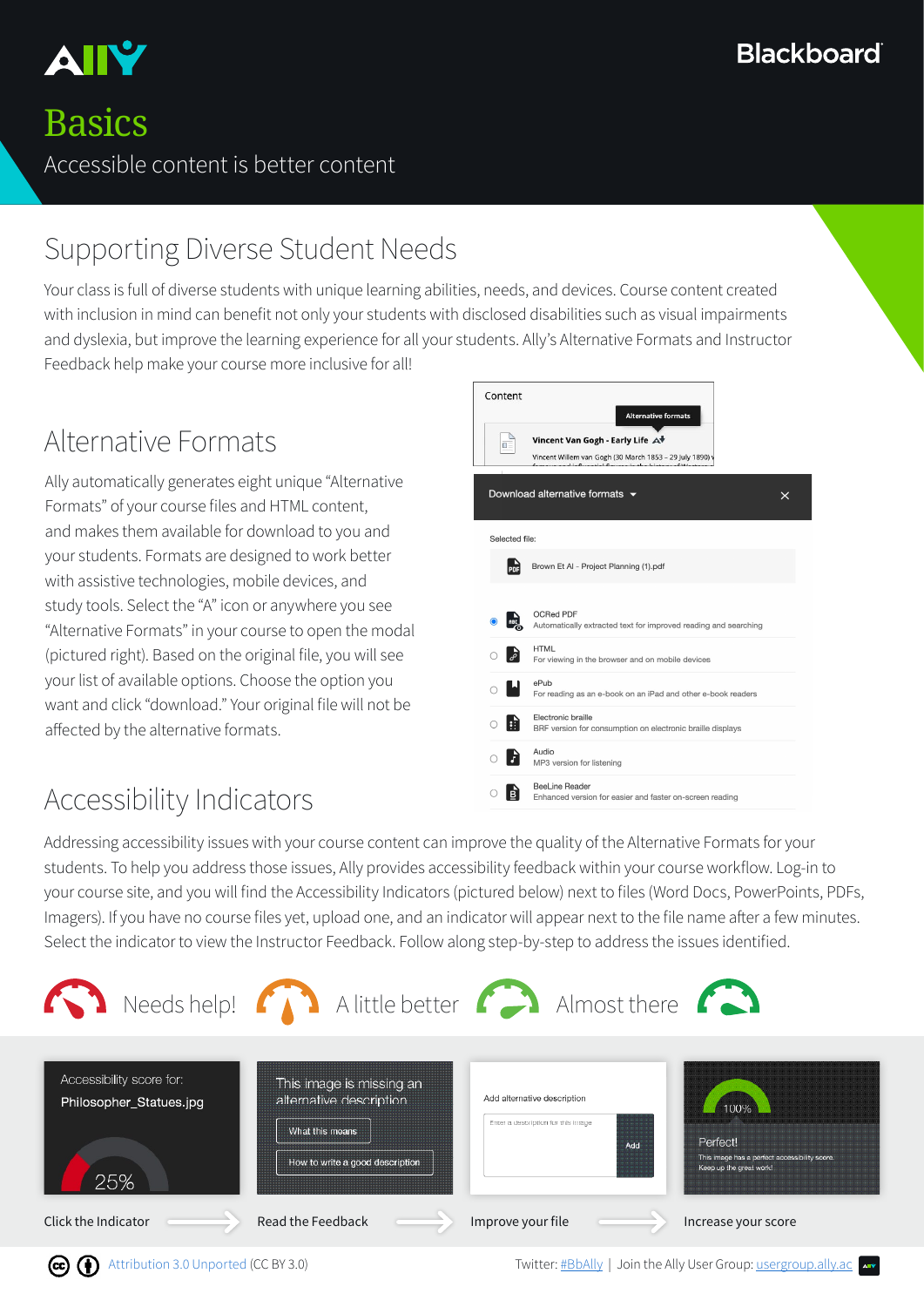### **Blackboard**

## Instructor Feedback

#### Learn how to fix accessibility issues with your course content

Not sure about how to identify and correct accessibility issues with your course content? Not to worry. Ally provides you detailed feedback and support to help you become an accessibility pro. Learn about accessibility issues, why they matter, and how to fix them. Green is the goal! $\bigcap$ 

#### **Find the Ally Indicators**

Your course files and content will now have color "dials" next to them. They indicate the file's level of accessibility, and are there to help you prioritize which files you want to fix first. Don't worry, your students can't see them. If you hover over the indicators, you'll see if the accessibility score is "low," "medium," or "high." Select the indicator to see the percentage score, specific issues affecting the file, and instructions for improving the file.

**Accessibility score: Low Click to improve** 



#### **Navigating Ally Instructor Feedback**

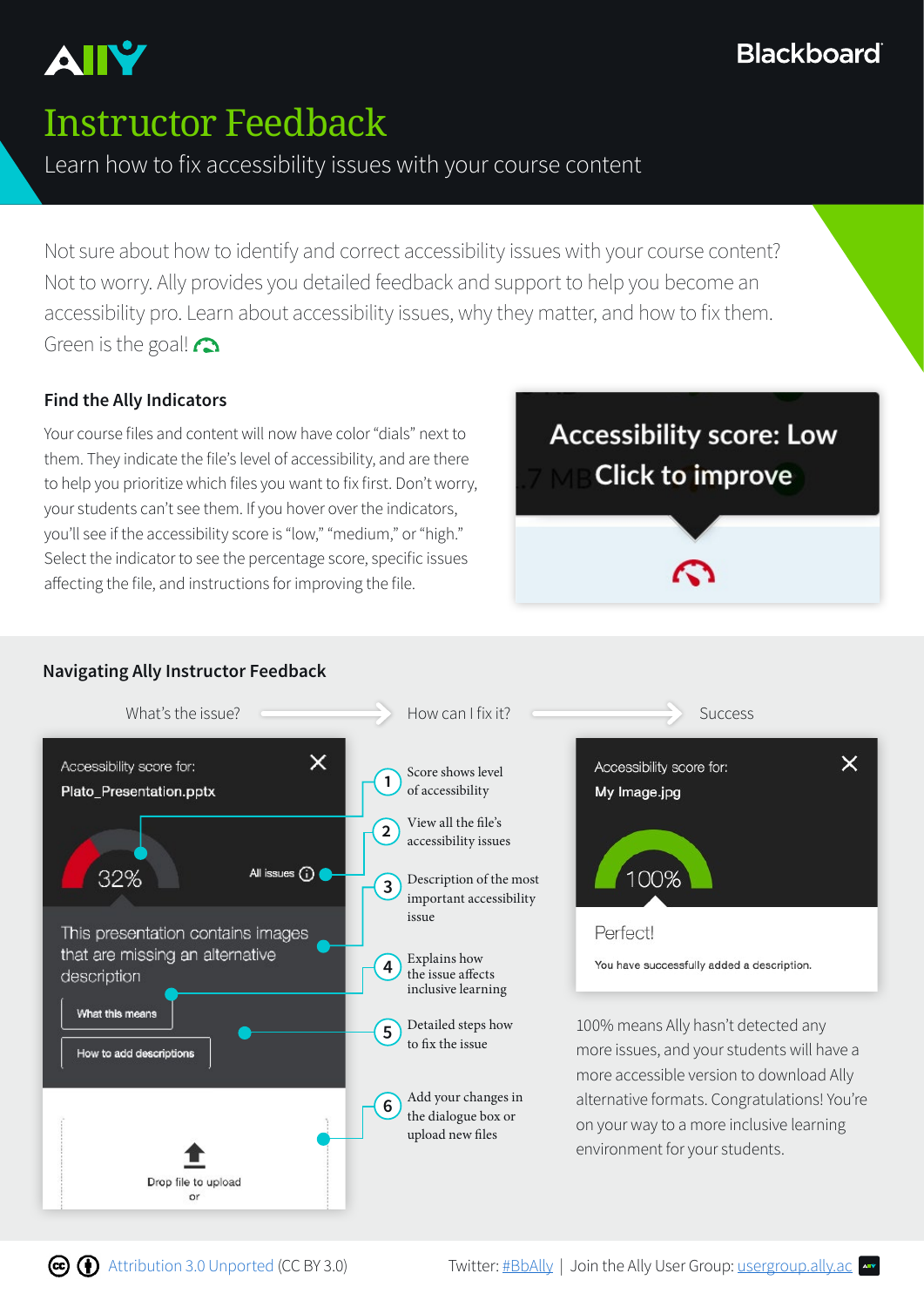

# View All File Accessibility Issues

Choose which issues to address first with "All Issues" tab

#### **Ally Micro-Learning**

Creating accessible digital learning content can be a challenge, and a single course file may contain multiple issues impacting its accessibility for students. Ally gives you options for fixing those issues, allowing you to craft an accessibility strategy suitable to your course needs. Prioritize high-impact issues, or focus on quick fixes first with Ally "All Issues."

### Scenario: **A course file has multiple issues to address**

What this means How to add descriptions

Drop file to upload



All issues @

Fix.

Fix.

22%

This document contains images that are missing an

alternative description Increase score up to 41%

This document does not have headings

Increase score up to 41%

instructor feedback window will let you know the most pressing accessibility issue to correct. It also provides an option to view "All Issues" when the file has multiple accessibility issues to address.

**2 2 Exercise 1** From the "All Issues" tab, you can see a list of **2 From** the "All Issues" tab, you can see a list of **1 Exercise 1 Exercise 1 Exercise 1 Exercise 1 Exercise 1 Exercise 1 Exercise 1 E** all the accessibility issues Ally has identified in the file. Ally lets you know how much each issue fix will improve your accessibility score.



addressing each issue. Select "Fix" to view step-by-step details on how to correct each issue. Upload or add your changes with each issue, or address them all at once. The closer to 100% the score means the closer you are to a more inclusive learning environment for your students.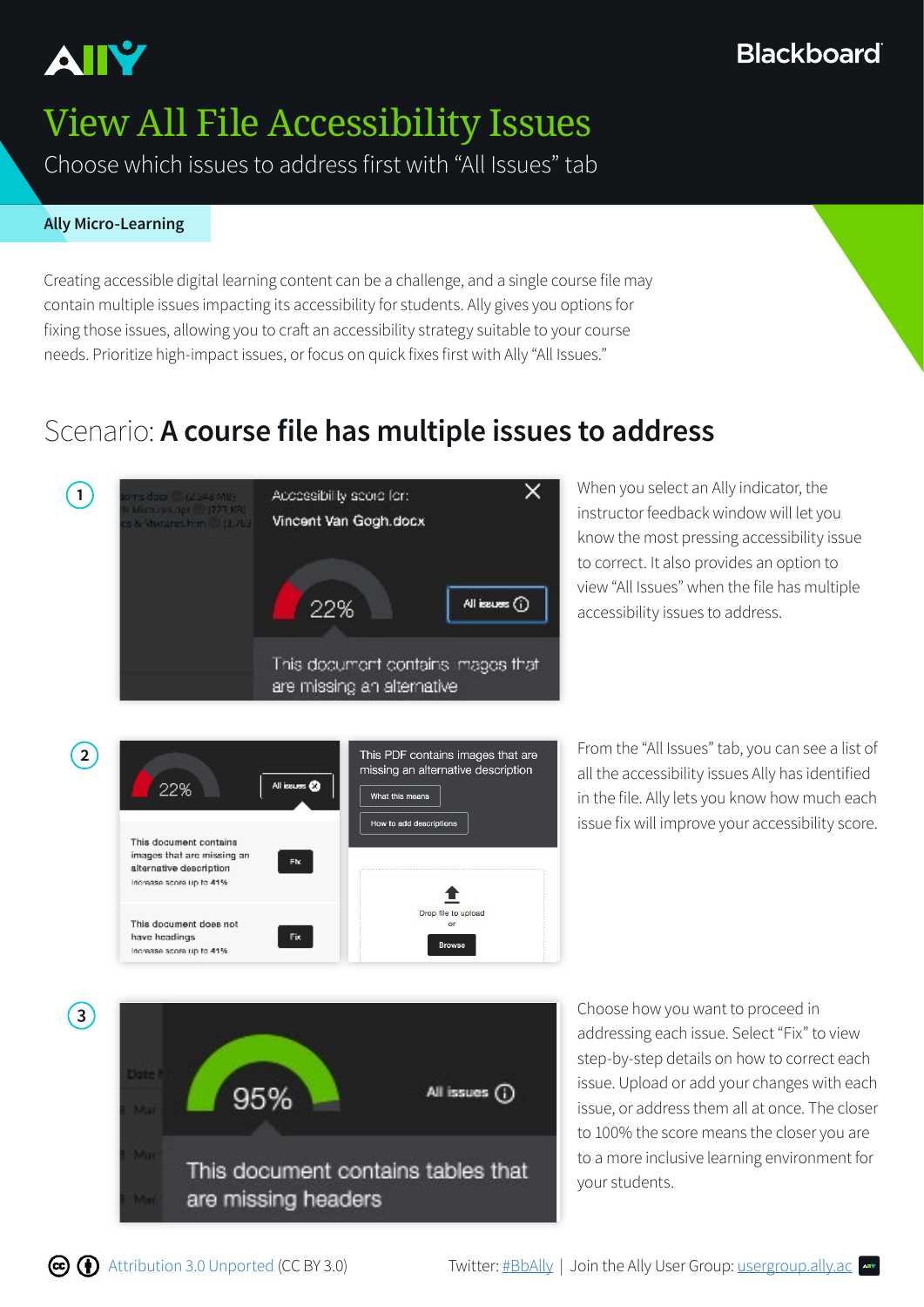# Accessibility Checklist

#### A quick-start reference to creating more accessible course content

Accessible course content makes it easier for everyone to read and access your materials and can help improve overall quality and usability. There are many low-effort adjustments you can make to start creating more accessible content.



Use a font size of at least 12px.



Ensure that there is sufficient contrast between text and background. The [Paciello Group Contrast Analyzer](https://www.paciellogroup.com/resources/contrastanalyser/) is a great tool.



Ensure that proper heading styles are used.



Ensure that a logical heading structure is used.



Ensure that images have an alternative description that can convey the full meaning of the image.



Ensure that tables are used for tabular data only.



Ensure that all tables have column headings.



Ensure that all lists use built-in list functionality.



Ensure that all links have text that describes the target.



Ensure that built-in PowerPoint slide templates are used.



Don't use scanned PDFs.



Ensure that all PDFs are tagged.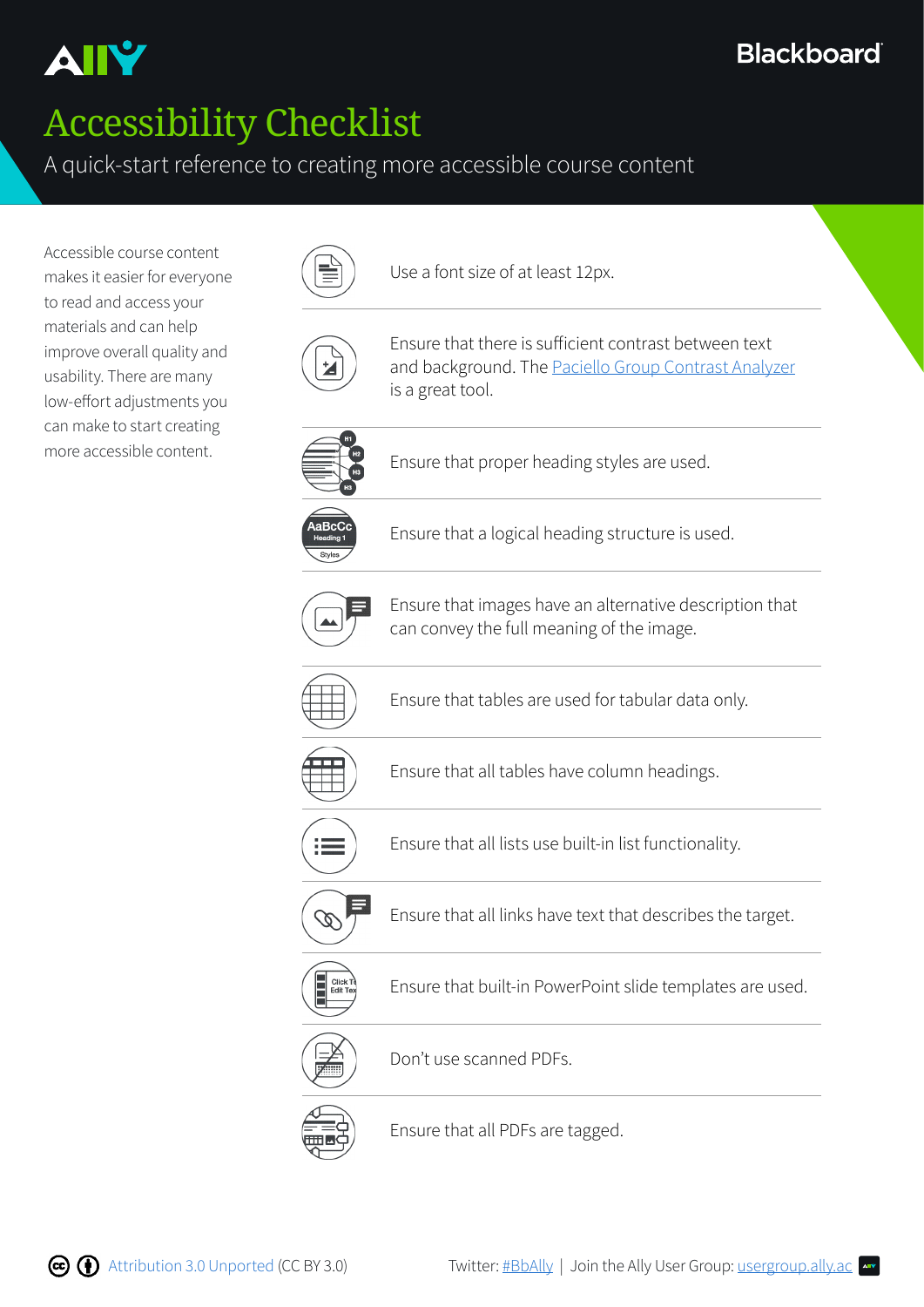

# Add Alternative Description for Image Files

Add a rich description to images and graphs to improve comprehension

#### **Ally Micro-Learning**

Images can be a great way to engage your learners with different modes of learning, and can help communicate complex ideas to students. For students with visual impairments, "alternative descriptions" that explain the content of an image are crucial for their learning. For all students, text descriptions can provide deeper context to aid their comprehension.

### Scenario: **You add an image file to your course for students**

Philosopher\_Statues.jpg

You have successfully added a description.

100%

Perfectl



Ally indicator will appear "red." Selecting the indicator will reveal that the file is only 25% accessible because it lacks an alternative description. Click the "What this means" button for an explanation, and "How to write a good description" for some quick tips.

**2** When you're ready, simply add your Add alternative description Enter a description for this image Add

alternative description to the text field in the Ally feedback window. You can also edit existing text in the box. When you're done, select "Add." Make sure your description is more than just the title of the file, or Ally will report an accessibility error. Describe the image and what's important, and mention any text in the image to improve your score.

**3** If your image is only for visual effects, and<br>In some cases, the image may be non-<br>Accessibility score for: does not contain info relevant to the learning content, you can also mark the image as "decorative." This means no alternative description is necessary , and your accessibility score will improve. This helps assure students of the purpose of those files.



informative or doesn't represent relevant

content. You don't have to describe these images, but you do have to indicate that they are decorative by using the 'Indicate image is

Indicate image is decorative

decorative' button.

Example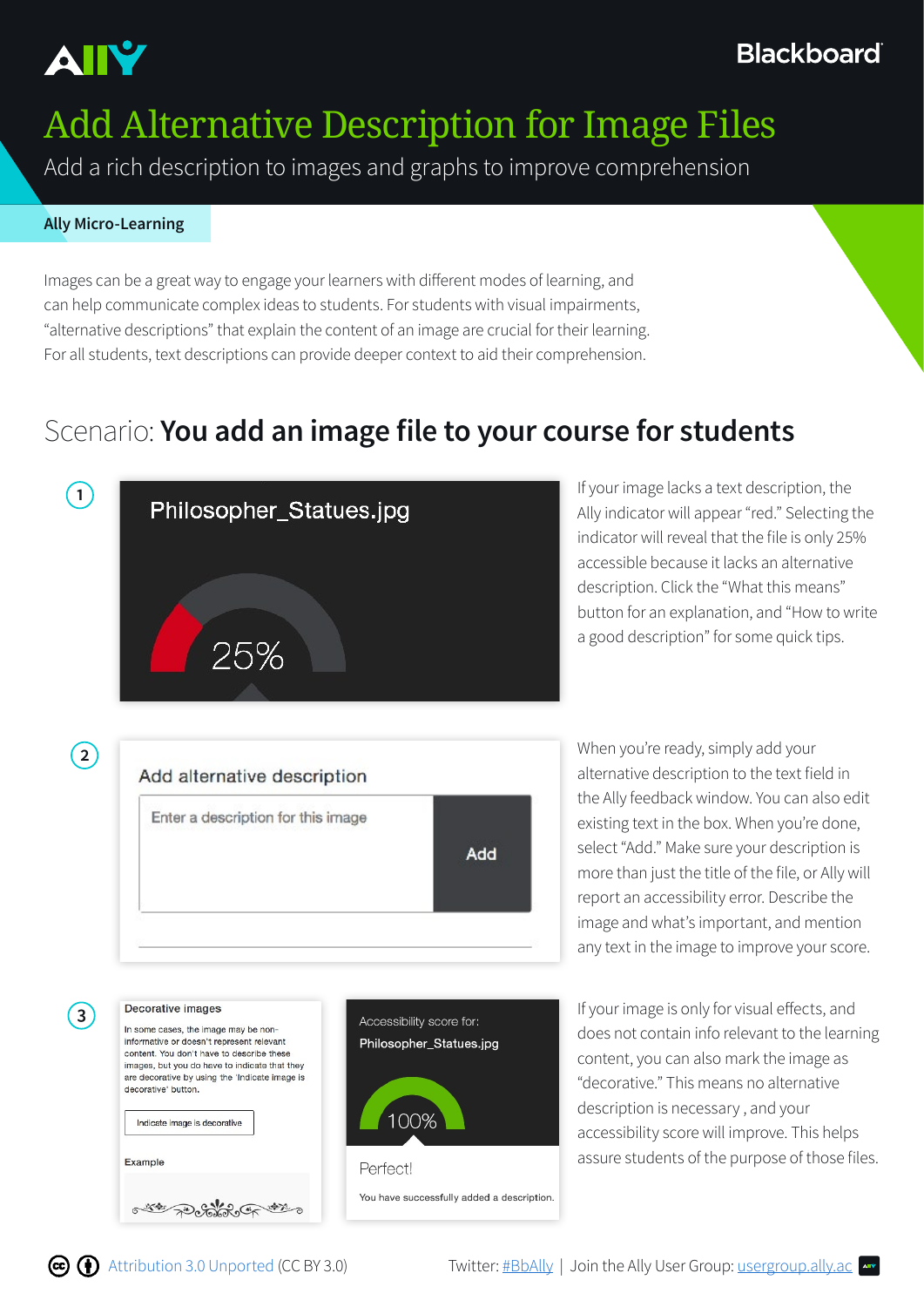

# Add Headings to a Word Document

Headings make navigating documents easier for all

#### **Ally Micro-Learning**

Reading long, dense text documents can be a daunting task for learners. Well-structured documents help students organize and process texts. By using headings in your Word document styles, you can design sections and sub-sections for your documents. Headers can help students navigate and comprehend texts, and are essential for screen readers.

### Scenario: **Ally tells you your Word Doc is missing headings**



site, and notice a red Ally indicator, so you click it. Ally tells you that your document is missing headings. You'll need to download the file, open it up in MS Word to make your changes, and then upload your new version of the file to improve your score.



about why headings are important, how to use headings effectively, and where to find tutorials to help you add headings to the document. Think of headings like the outline of a paper and remember headings should provide a clear, consistent structure for students to follow throughout the doc.

**3** If you're using MS Word, first highlight the AaBbCcDdEe AaBbCcDdEe AaBbCcDc AaBbCcDdE6 AaBbCcDdFe No Spacing Heading 3 Normal Heading 1 Heading 2 AaBb( AaBbCcDdEe AaBbCcDdE **AaBbCcDdEe AaBbCcDdEe** Heading 4 Title Subtitle Subtle Emph... Emphasis AaBbCcDdE AaBhCcDdEe AaBbCcDdEe **AaBbCcDdEe AABBCCDDEF** 

text you want to change into a heading. Then, find "Styles" and select the appropriate heading type. You can adjust the font and color of the heading if you don't like the default. Use a logical heading order, and try not to exceed 6 levels. Once you've corrected the heading structure, save the Word file and upload to Ally.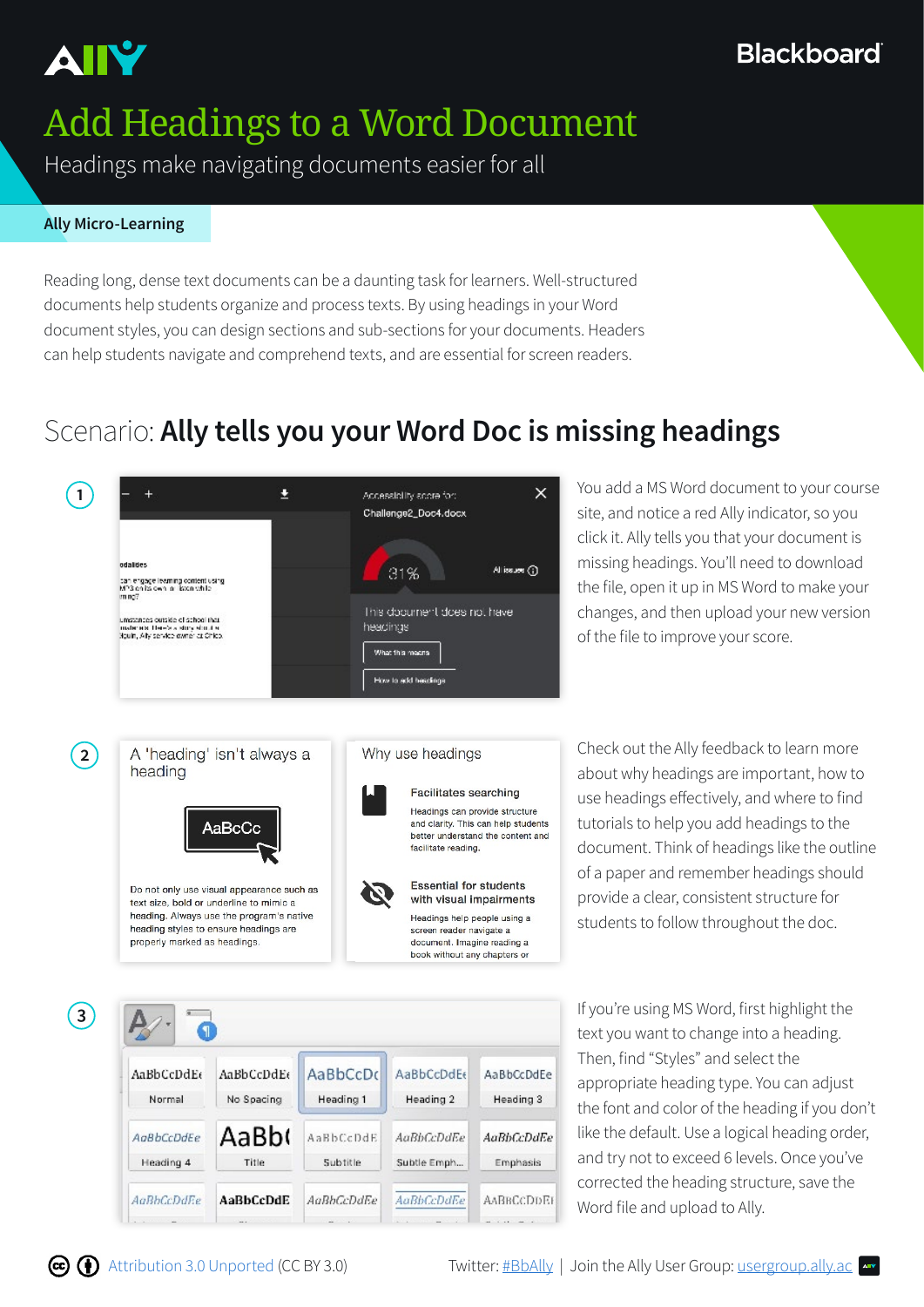

# Add Headers to your Data Tables in Word

Headers make navigating tables easier

#### **Ally Micro-Learning**

Using tables in your documents can be a great way to help organize complex information for students. To creae accessible tables, only use tables for data, and not for visual layouts. This means you should avoid blank or merged cells, and ensure that the content in rows and colums align. By adding headers to your tables, you will improve how your students navigate tables, especially if they use a screen reader.

#### Scenario: **You upload a Word Doc with tables**



course, you notice a light green indicator. You select the indicator and discover that Ally reports tables in your document are missing headers. In the preview to the left, you see red outlines around the tables missing headers. Select "What this means" in the sidebar to learn more about accessible tables.





Students with visual impairments need table headers to be able to interpret the table properly. Without table headers, each cell is read out without referring to the<br>column or row that the cell belongs to



**2** Why use table headers **Table Design Layout** To correct the issues, download the file and open it in MS Word or your authoring tool.

Add headers in Word by:

- 1. Highlight the first row in your table that explains what's in each column
- 2. From the "Table Design" tab at the top, check the box for "Header Row".
- 3. Next, right select your highlighted row, select "Table Properties", and check "Repeat as header row"
- 4. Once you've corrected the heading structure, save the Word file. Then select the Ally indicator for the Word File you fixed, upload your saved file by dragging into the box or selecting 'browse' at the bottom of the Instructor Feedback.